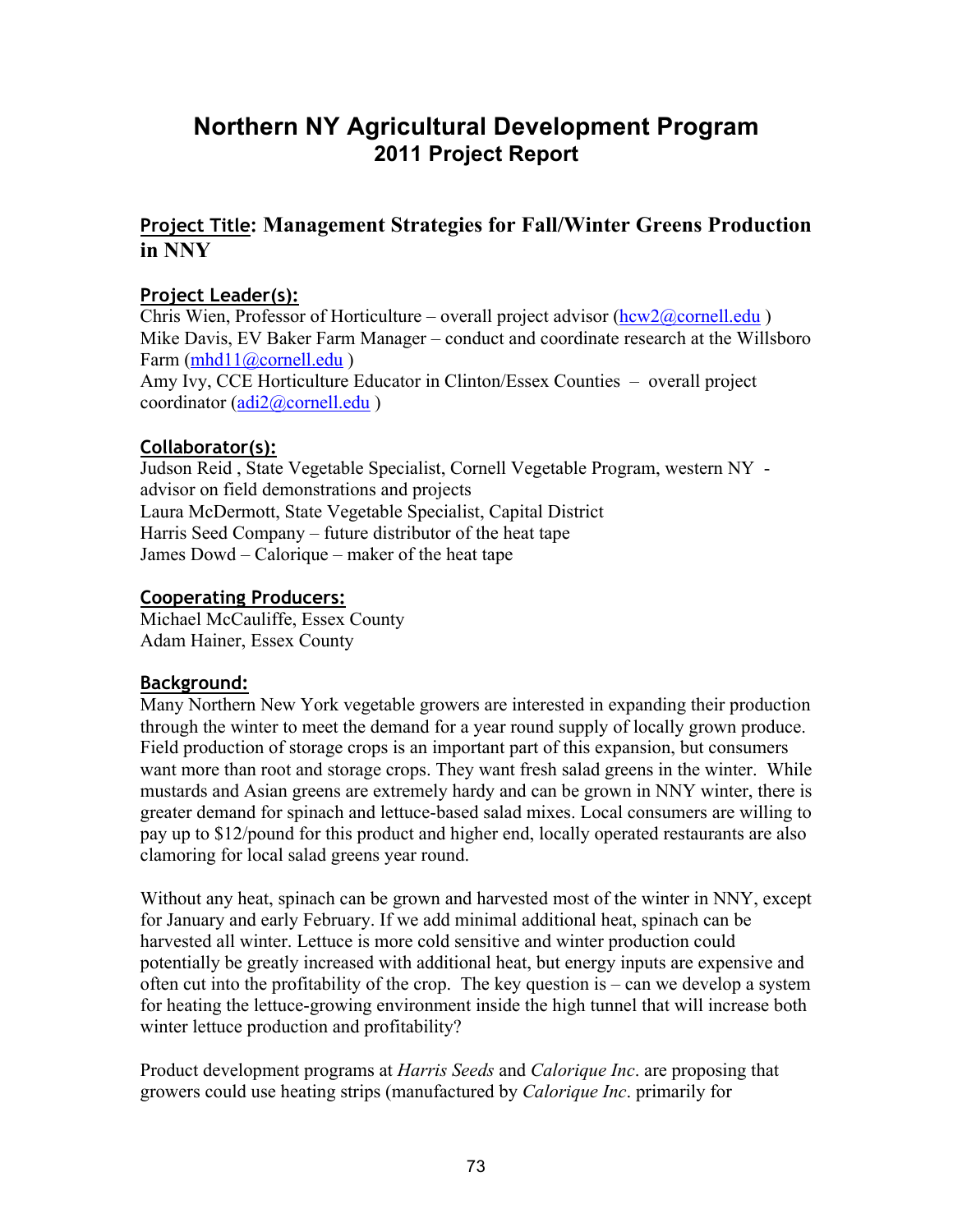residential in-floor radiant electric heating systems) to warm high tunnel growing beds. These heating strips, which have not been commercially released yet, require very low wattage per linear foot, and might provide an economical way to enhance winter lettuce production. The objective of this study was to test the use of electric heat strips to warm the growing bed soil, and thereby increase lettuce growth rates during the winter months in northern New York.

#### **Methods**:

.

*Calorique Inc.* provided the project with two types of heating strips, one that used 8 watts per linear foot of strip and one that used 15 watts per linear foot of strip. Each strip is composed of a four to five inch wide flat strip of plastic in which a grid of heating elements is embedded. The flat plastic strips come in rolls that can be cut to the desired length, but the manufacturer cautions that a single strip should not exceed 55' in length. Differential heating along the length of a strip starts to be a problem if it is more than 55' long. Heat strips for the experimental growing beds were  $13' - 14'$  long. One of the cut ends was sealed with a waterproof vinyl mastic tape. On the other end of the strip, metal electrical connectors were crimped onto the strip and attached to a power cord-plug. All metal connectors were covered with protective plastic clips and the openings were sealed with silicone caulk to eliminate moisture.

A single heat strip was installed in the middle of each heated treatment growing bed according to the manufacturer recommendations. To install the heat strips, an 8 inch wide, 10 inch deep trench was dug down the middle of the bed, and an 8 inch wide piece of 1.5" thick rigid blue insulation was placed in the bottom of the trench. The heat strip was then laid on top of the insulation and covered with 8 to 9 inches of soil. The vinyl mastic tape sealed end was buried in the growing bed, while the end with the connectors and plug extended above the soil surface. Heat strip plugs were connected to thermostats that were plugged into electrical outlets. Separate electrical outlets were installed for each heated growing bed.

To reduce heat losses from the growing bed environment, low wire hoops were set along the beds containing heat strips,as well as some beds without heat strips, and covered with an inner layer of *Agribon AG19* rowcover, and an outer layer of 6ml greenhouse plastic.

This study was conducted in the 30' x 96' *Ledgewood* pipe-frame high tunnel at the Cornell Willsboro Research Farm. The long axis of the tunnel is oriented east-west, while the long axis of the 2.5' x 12.5' growing beds ran north-south. The growing beds are located to the north and south of a central isle that runs the length of the high tunnel, and each bed extends from the center isle to the sideboard of the high tunnel. This bed configuration was employed because it provides a large number of experimental treatment beds (32) while eliminating potentially confounding issues associated with bed proximity to either the side or center of the high tunnel.

Experimental treatments included:

Two types of lettuce

• *Black Seeded Simpson* head lettuce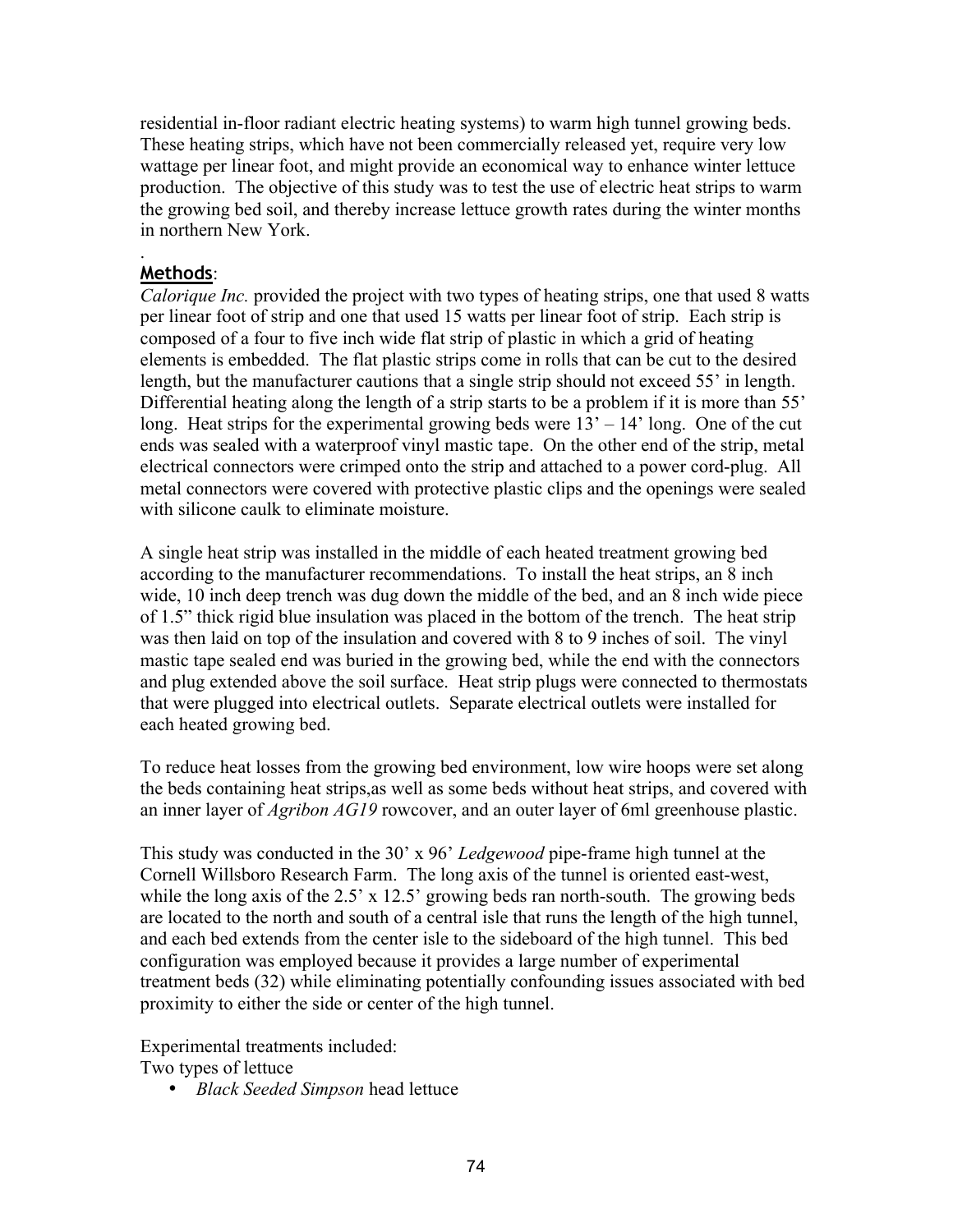• *Five Star* lettuce mix from *Johnny's Selected Seeds*

Four growing bed environments

- 8 watt/ft heat strips + low rowcovers
- 15 watt/ft heat strips  $+$  low rowcovers
- Low rowcovers without any heat strips in the growing bed
- Control (no heat strips or low rowcover)

Each type of lettuce was combined with each of the growing bed environments for a total of eight treatments. A randomized complete block experimental design was used with four replications. All growing beds received a 25 lb/1000sqft application of North Country Organics ProGro 5-3-4 granular fertilizer prior to planting. Growing beds were hand watered with a hose and wand as needed. Weeds were hand pulled.

 An *Onset Hobo* weather station tracked soil and air temperatures in the following locations: soil temperature (1.5" depth) in an 8 watt heat strip bed with low rowcovers, soil temperature (1.5" depth) in an unheated bed with a low rowcovers, soil temperature (1.5" depth) in a control bed (no heat and no rowcovers), air temperature (8" above soil surface) over an 8 watt heat strip bed with low rowcovers, and air temperature (8" above soil surface) over a control bed.

*Black Seeded Simpson* seeds were started indoors under grow lights at the *Carriage House Garden Center* on January 1, 2012, and were transplanted into the Willsboro Farm high tunnel treatment beds on February 6, 2012 (Photo 1). Head lettuce plants were planted three rows per bed with 12" between the rows and 12" between plants within the row. The center row was planted at a 6" staggered offset from the outer rows. *Five Star* lettuce mix was direct seeded into the beds with a four-row pinpoint seeder (seeds were placed in every other hopper, so two rows were seeded per pass) on February 8, 2012. Lettuce mix rows were spaced 4" apart with six rows per bed.

Heat strips were switched on every night from 4:00pm to 9:00am, and turned off during the middle of the day. Low row covers were in place every night and on cloudy days, but were removed on sunny days to allow the plants to receive more sunlight and prevent overheating.

Lettuce was harvested from all the treatment beds on March 30, 2012 (Photo 2). Each half of each treatment bed was sampled separately in order to quantify production differences between the half of the bed nearest the tunnel sidewalls and the half of the bed nearest the middle of the tunnel. Additionally, center rows and edge rows in each half of the bed were sampled separately, so there were a total of four sampling zones in each growing bed: center row(s) of the interior half, edge rows of the interior half, center row(s) of the outer half, and edge rows of the outer half. A total of three *Black Seeded Simpson* heads were harvested and individually weighed from each of the four sampling areas on the transplanted head lettuce treatment beds. On direct seeded treatment beds, 30 cm sections of *Five Star* lettuce mix were cut (at ground level) and weighed from each of the four sampling zones. Prior to cutting, lettuce height measurements were taken for all lettuce plants and mixed lettuce stands.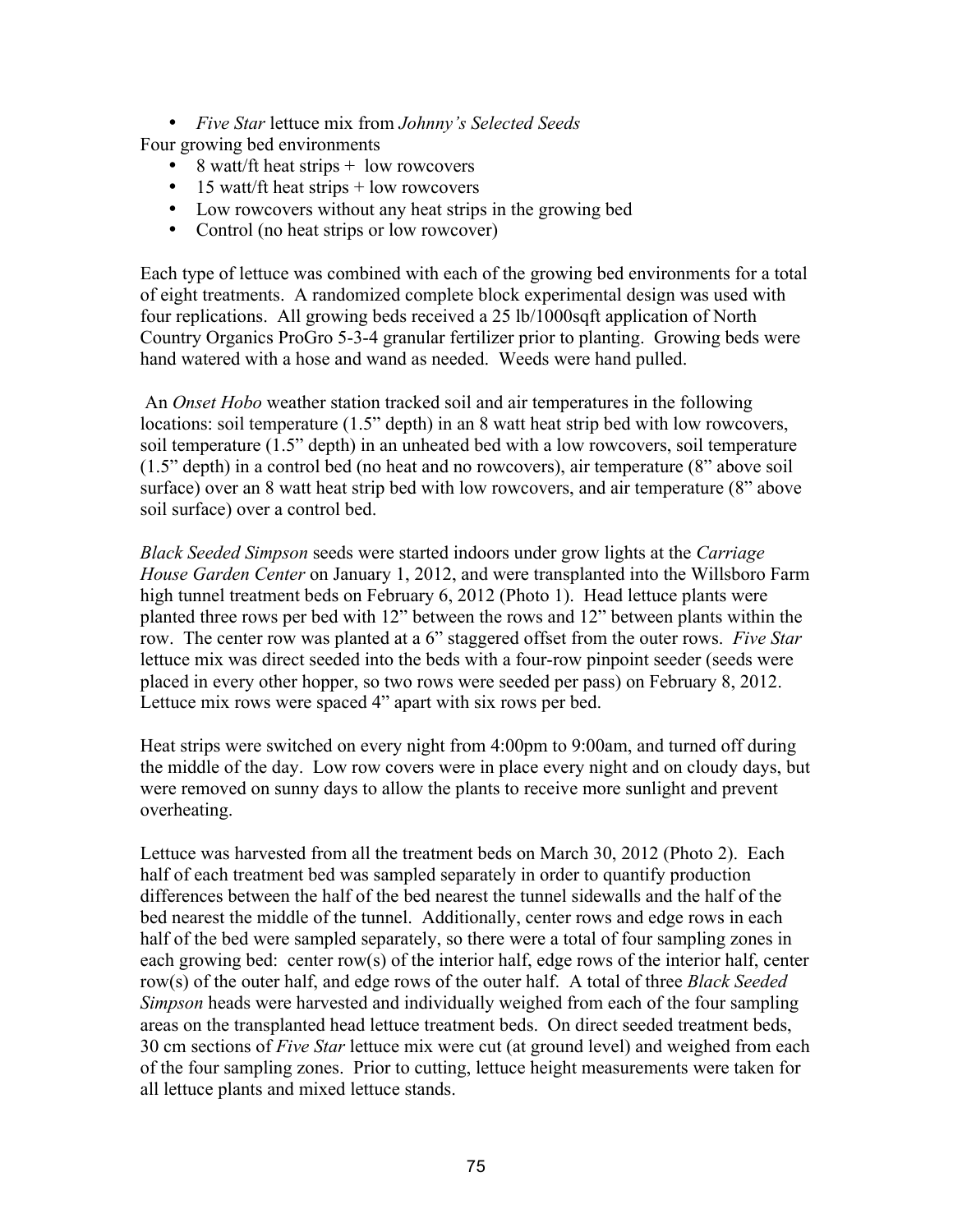#### **Results:**

# *Heat Strip Installation Method*

Placing the heat strips directly on top of the 1.5" thick rigid blue insulation turned out to be bad idea because heat became trapped between the insulation and the plastic strip to such an extent that the insulation and parts of the heat strips melted (Photo 3). Melted heat strips then shorted out when they were turned on and caused the GFI electrical breakers to trip, and the beds to go unheated. The problem was discovered in the growing beds with 15 watt heating strips on February 7, the day after the head lettuce was transplanted into the beds. As a result the 15 watt treatments were discontinued, and only the 8 watt heat strips were turned on for the remainder of the study. No problems with the 8 watt heat strips were noted during the experiment. However, after the study was completed, an examination of the 8 watt heat strips did find some pockets of melted insulation.

#### *Growing Bed Temperature Ranges*

A plot of the temperatures recorded every five seconds from 2/10/2012 to 2/13/2012 (Graph 1) illustrates the benefits of the low rowcovers and the in-ground heat strips. It was notable that on nights when the outdoor temperature dropped into the teens  $(2/11/2012)$  and single digits  $(2/12/2012)$ , the soil temperature at 1.5" depth in the heat strip + low rowcovers bed never dropped below 40 degrees Fahrenheit, and the air temperature never dropped below 32 degree Fahrenheit. In contrast, the air temperature 8" above the uncovered and unheated control bed dropped into the low teens during the night of 2/12/2012.

#### *Lettuce Production Responses*

Lettuce production responses to the growing bed environment treatments were consistent for the transplanted *Black Seeded Simpson* lettuce and the direct seeded *Five Star* lettuce mix. Lettuce yields were much higher in both the growing beds equipped with heat strips + low rowcovers, and unheated beds with low rowcovers, than in the unheated and uncovered control beds (Figure 1), illustrating that the low rowcovers had a major influence on lettuce production. Mean lettuce yields in the heat strip  $+$  low rowcovers beds were consistently higher than the yields in the unheated beds with low rowcovers. The production difference between the heat strip + low rowcover beds and the unheated beds with low rowcovers was entirely due to increased lettuce growth in the center row(s) of the beds that were positioned directly over the buried heat strips (Figures 2  $\&$ 3). Lettuce growth in the edge rows of the heat strip  $+$  low rowcovers beds was no different than the lettuce growth in unheated beds with low rowcovers, indicating that the 8 watt per linear foot heat strips in our installation configuration did not noticeably impact lettuce growth across the entire growing bed surface.

The proximity of the lettuce plants to the high tunnel exterior also greatly influenced growth. For all three growing bed treatments, lettuce production was higher on the half of the bed furthest away from the high tunnel sides (Figures  $4 \& 5$ ).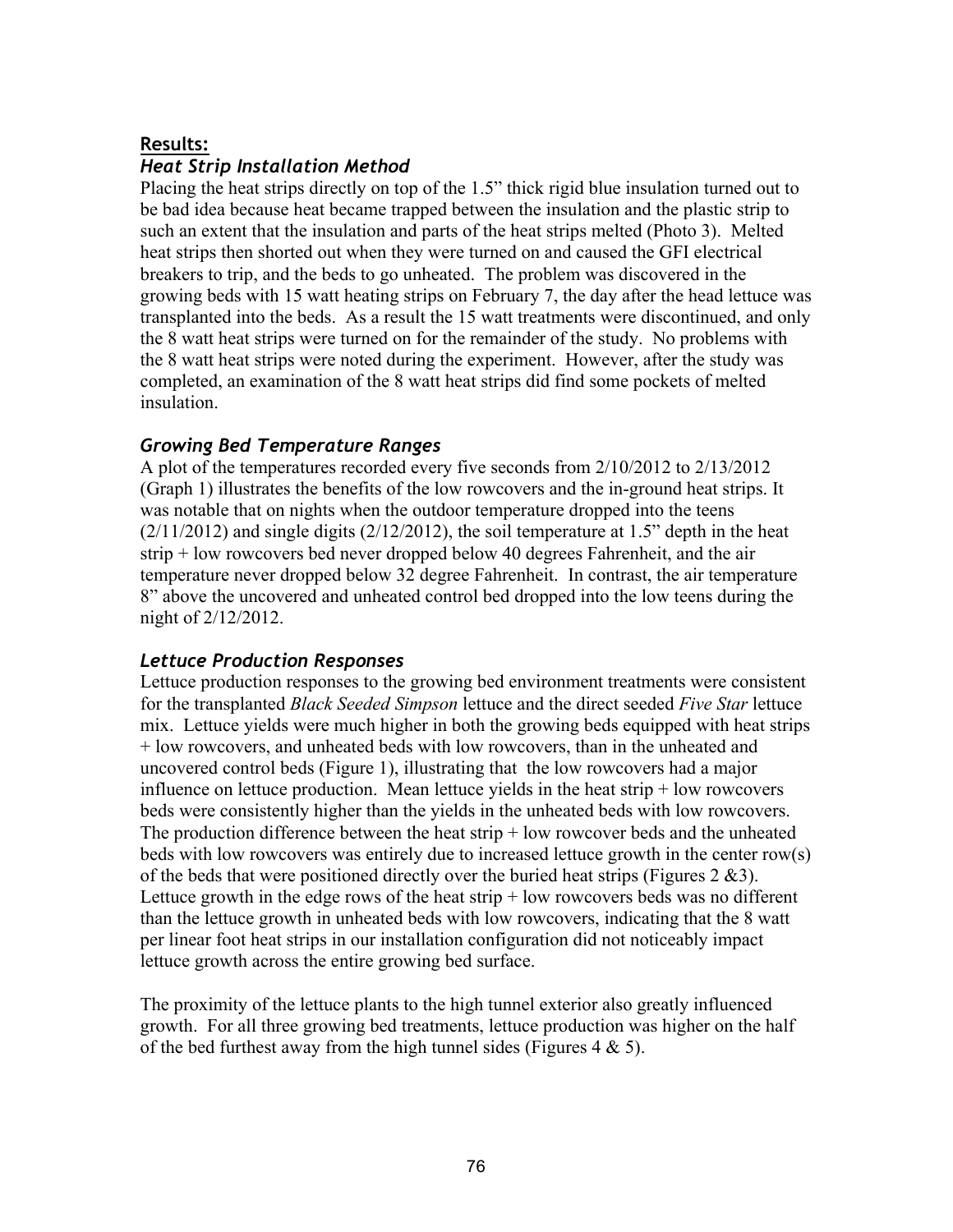#### *Lettuce Mix Germination Rates*

On heated beds with low rowcovers, direct seeded *Five Star* lettuce mix emerged three days ahead of the unheated beds with low rowcovers, and eight days ahead of the unheated and uncovered controls (Table 1). For direct seeded lettuce the days to germination and emergence is critical for maximizing the productivity of the high tunnel, and accelerated germination rates could be a significant benefit of the heat strip technology.

#### **Conclusions/Outcomes/Impacts:**

While the heat strips provided a modest boost to lettuce production in the high tunnel, it is not clear that the heat strips make economic sense, and several problems with the heat strips need to be resolved. The narrow heat strips used in this study only increased lettuce growth in the middle of the growing beds and did not impact growth over entire growing bed surface. *Calorique Inc*. does manufacture a wider (11") strip that pulls 11 watts per linear foot and should enhance lettuce growth across a wider section of the growing bed. A higher watt heat strip may also be more effective at maintaining optimal nighttime soil temperatures than the 8 watt strips. The 8 watt strips in this study kept nighttime soil temperatures above 40 degrees Fahrenheit, but was not able to maintain soil temperatures in a more preferable 60-65 degree range on cold nights. The wider 11 watt heat strips should be evaluated in future tests.

Heat strips should never be installed next to or on top of an insulating material that could trap heat. It is possible that the melting problems could be resolved by separating the bottom insulation from the heat strip with 2" to 4" of soil; alternative installation configurations also require further testing.

Low rowcovers were the big winners in this experiment as they markedly increased germination rates and lettuce production over the uncovered control beds, and no additional energy inputs were required. In future studies it would be interesting to examine how the combination of *Agribon AG19* and 6ml greenhouse plastic compares to other types of rowcover or rowcover combinations.

NNY market growers continue to look for innovative ways to extend the growing season and extend their sales season. There is keen interest in seeing a variety of tunnel structure options from inexpensive, simple structures to more elaborate, higher tech structures.

NRCS has funded at least 8 new high tunnels in NNY this year alone. Growers appreciate the opportunities we provide to visit various structures in use and to talk with those growers to learn from their experience. Ultimately, each grower needs to decide which system will best suit his or her own needs and interests. There is no single answer to this question.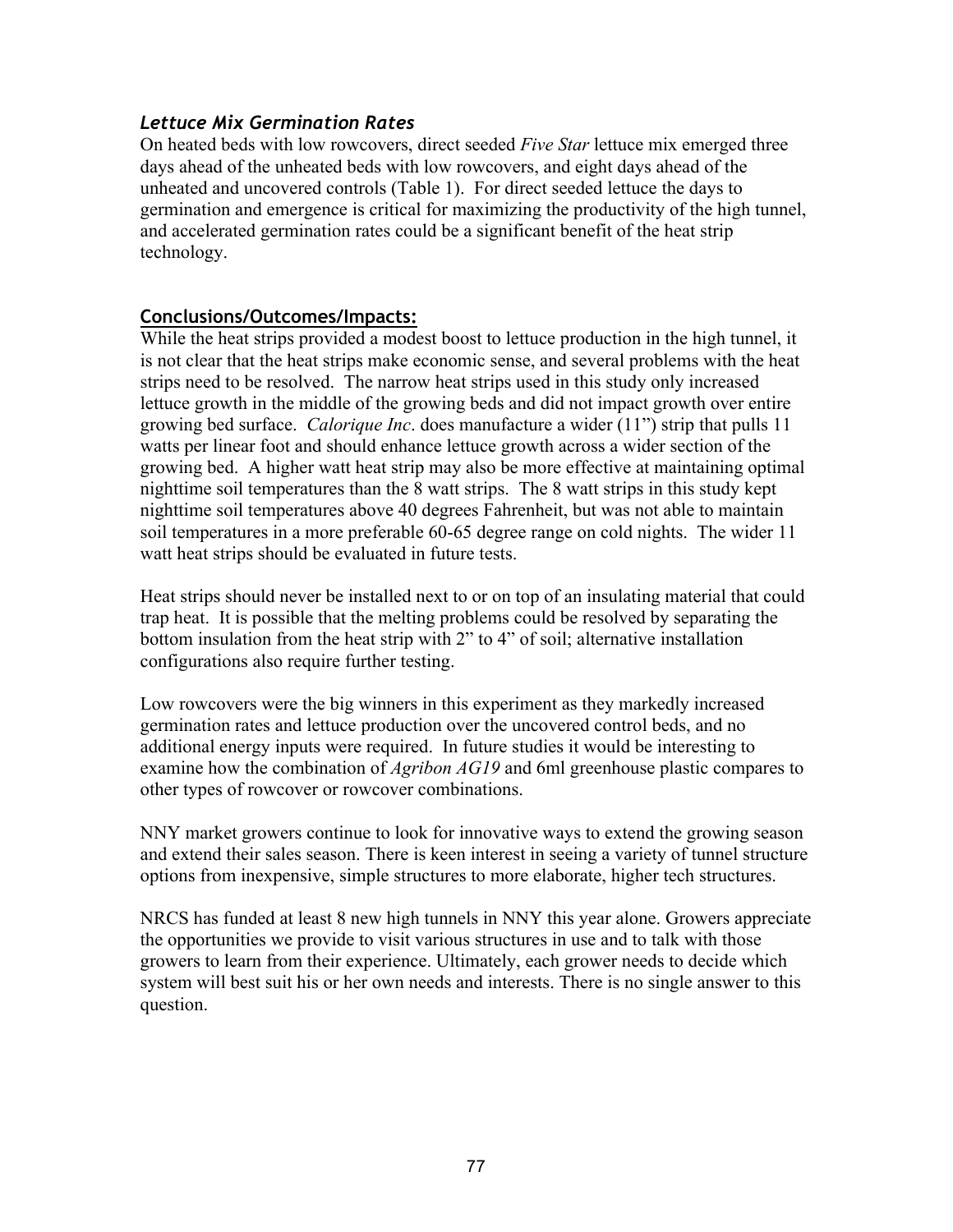# **Outreach:**

We held two day-long programs on winter crops production:

- In Madrid (St. Lawrence County) with 10 growers in attendance (from Jefferson and St. Lawrence Counties)
	- o Speakers were Judson Reid, Cornell Vegetable Specialist; Jan van der Heide, Bejo Seeds; and Amy Ivy, CCE Clinton County
	- o Topics included new winter storage crops and varieties, a discussion of different types of season extension structures, winter crops production and an update on garlic production and current pests.
	- o Of the 10 growers attending, 5 had been growing more than 5 seasons and 3 growers had various types of season extending structures. In the evaluations growers commented on new winter vegetables they intend to try as a result of attending this meeting: more root vegetables, colored carrots, parsley root, celeriac
- In Willsboro (Essex County) with 18 growers in attendance (from Clinton, Essex and Franklin Counties)
	- o Speakers were Mike Davis, Judson Reid, Laura McDermott and growers Adam Hainer and Mike McCauliffe
	- o Started at EV Baker Research Farm viewed and discussed heat tape trial then compared 3 types of season extension structures: high tunnel, lower tunnel and caterpillar tunnel, pros and cons; followed by classroom discussion of winter crops production, pest control in winter greens, and cost and construction comparisons of the different types of structures. Ended with a visit to Carriage House Garden Center to see their 2 tunnels in greens production and 2 more tunnels getting ready for tomato and pepper production.
	- o NRCS has funded at least 8 new high tunnels this year and several recipients attended this program to learn about different structure and crops options. Of the 18 growers attending, 6 had been growing for 2 seasons or less and 5 had been growing for 5 seasons or more.
	- o In the program evaluations participants commented on getting new ideas for winter crops, tunnel within a tunnel options for cold protection, and took home ideas for the temporary caterpillar-type tunnels we demonstrated. The Willsboro farm has 3 different style tunnels that participants could compare, and growers in the group who had used each type commented on the pros and cons of each.

In the coming months we will post more information on Cornell's High Tunnel website and the NNY ADP website for grower access.

# **Next steps:**

To follow up on the progress made so far we need to offer more field trips to other farms using various season extending structures. In addition, growers need more information on costs, estimated time for return on investment, training in using enterprise budgets that are currently available on Cornell's High Tunnel website